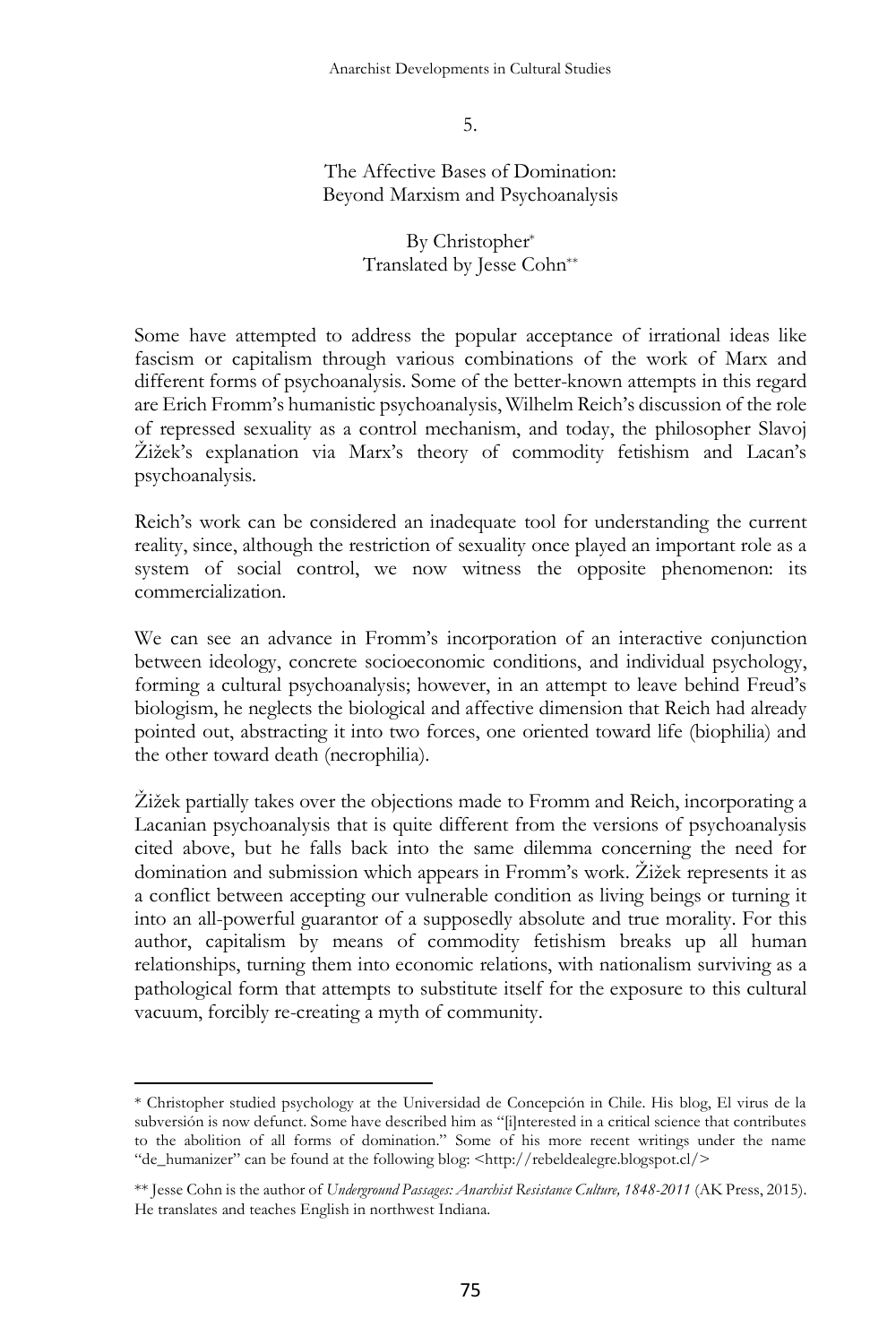"Late" capitalism introduces a modification, avoiding identification with an omnipotent leader in favor of an anonymous and apparently neutral techno-science in which is exacerbated the transgression of what was previously forbidden (sexuality, lifestyles prior sanctioned, etc), producing a biopolitics which administers individuals' desires, but which also strips them of their initiative, turning them into passive subjects who give themselves over to the administration of this anonymous technoscience. An idea quite similar to Guy Debord's notion of the diversification of the image of the leader into a panoply of commodities, supposedly able to satisfy every illusion possible, which he describes as the passage from a *concentrated* to a *diffuse*  spectacle.

Thus, Žižek points out that the discourse of egalitarianism that capitalism presents, through formal democracy, is a form of totalitarianism to which both the individual and the universal succumb, as the ties that bind us are broken and the aspects that differentiate us disappear, to which Žižek opposes a vision in which the universal is the pursuit of what we have in common starting from what makes us unique.

Žižek's understanding of the current situation seems to me adequate in the sense that, while he repeats the dilemma raised by Fromm, he makes a sharp critique of the idea of egalitarianism; however, in using a Lacanian psychoanalysis focused exclusively on language and the symbolic, Žižek reproduces the same mutilation of the human being we find in postmodernism, this conversion of human beings into a symbolic artifact ramified into a series of ideas, which, in my opinion, serves to limit the chances for a complete emancipation of human beings, since the unit of analysis is an abstraction.

The obvious question is: what is being mutilated? And the answer, as Reich anticipated, is our body and affectivity, the concrete terrain on which biopolitics is administered; however, the restriction of sexuality is not a primary mechanism of coercion right now. This inconsistency is resolved at the level of the most concrete, the affects, which are a psycho-physiological phenomenon at the root of all forms of social relations, from the restriction of sexuality to the fetishism of commodities.

This detail is what allows us to think of a more radical transformation than Žižek can imagine in his most humanitarian visions of a possible administrative system. Let me explain. In the work of Žižek, the central image of psychoanalysis persists: a human being fractured between unconscious and irrational desires that must be harmonized with an external reality. In the case of Lacanian psychoanalysis, this fragmentation operates at a "real," "symbolic," and "imaginary" level, where these three categories are all combined in an interdependent way like three linked rings (the Borromean knot).

These units of analysis, based on the symbolic and on the unconscious and conscious, can be considered fictitious, basically because contemporary neuroscience has discovered that there is nothing like a separation between mind and body, our body being that which by acting mobilizes decentralized groups of neurons, from which emerges a phenomenon that is our mind.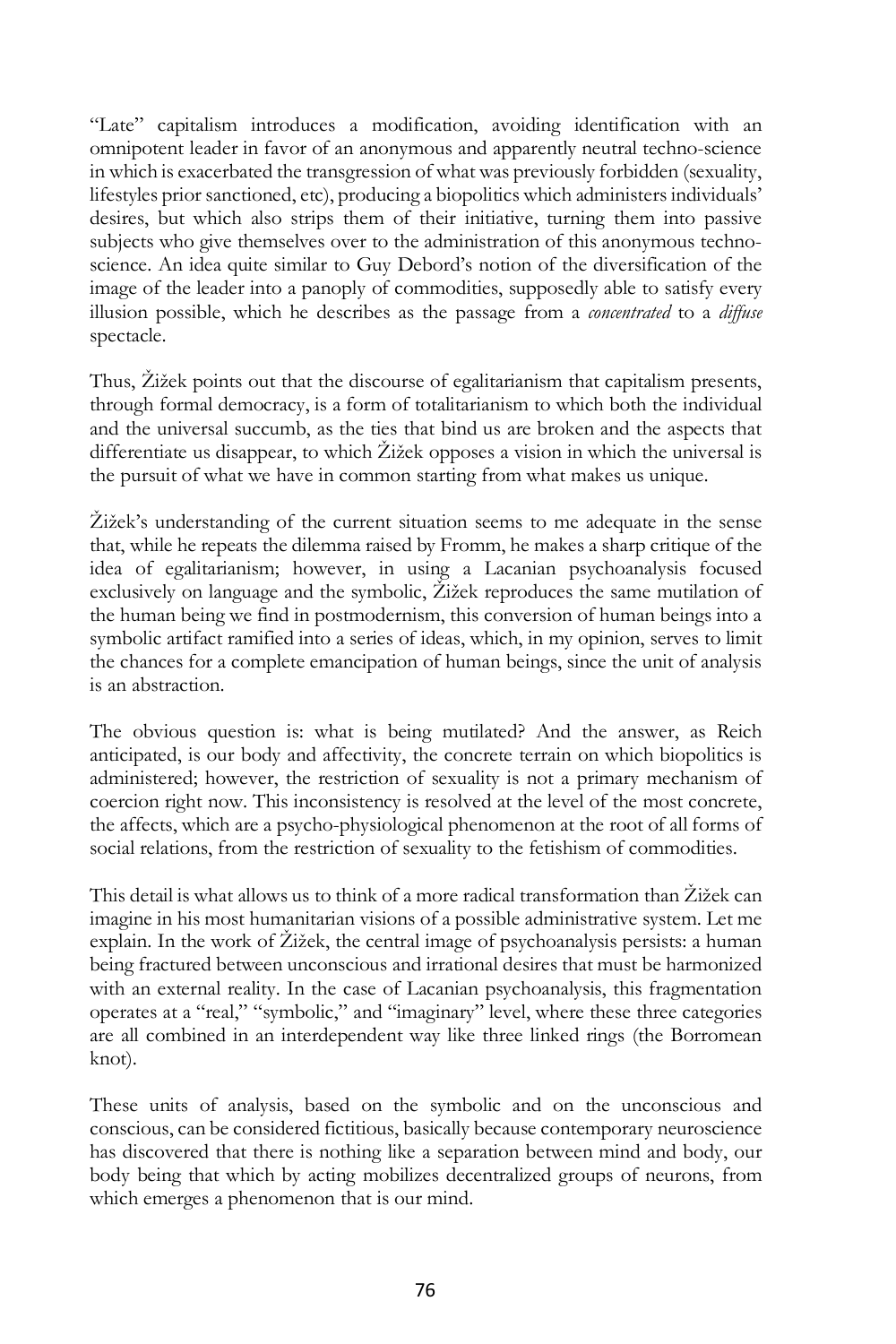The neurobiologist Francisco Varela describes it by comparing it to a nation which only exists as a phenomenon when its members interact, while the concept of nation cannot be located anywhere when it lacks a concrete embodiment. In this way, our brain and body function like a symphony in which each instrument harmonizes with the others.

This unity of mind and body achieves continuity in action, according to scientific research, but varies constantly in terms of its content, breaking neural connections at one moment and switching to others, as if the melody of the symphony were to change every second. All this continuous movement gives us a sense of identity; if not for this movement, we would be as completely rigid as corpses.

When we are reproduced by a culture, whether based on the coercion or the administration of desires, what we incorporate, not "mentally" but in our actions, is a script or repertoire of limited behaviors which "stiffen" us – that which has wrongly been called "alienation," because it is simply a behavioral, affective, and perceptual pattern, but one of which the particularity is not to produce a sense of "selfestrangement," but which limits our intrinsic capacity for spontaneity.

Taking quantum physics as a model, Žižek thinks that these symbolic levels of Lacan aim to protect us from the total void, so that love or cultural constructs emerge from this general homogeneity as "anomalies" shielding us from these "unconscious" fears. In reality, making a theoretical cut in this void is like trying to understand the idea of a symphony by freezing it and examining how the instruments work one by one, as if *that* were the fundamental reality. In contrast to physics, which goes from an inert universe to a living universe, Varela's neurobiology considers the phenomenon of life to be a movement intrinsic to the universe itself.

This difference in understanding the mind as an emergent property of our concrete activities from an affective tonality, giving a motivational framework to our thoughts, in contrast to the idea of a mind fragmented into a maze of levels from which certain symbols must be extracted from the outside in order to reach an agreement on them with others, produces different results at the moment when reality is transformed, because if we have a human being split [*conflictuado*] between rationality and irrationality or between the conscious and unconscious, the chances for comprehensive emancipation are quite modest.

However, if we rely on experimental evidence, we find a mind-body unity which can be modified at the level of its deepest affects if its own action is altered, while it breaks with this fragmented view of the human being present in psychoanalysis, and we recover a human being which is neither internally nor externally conflicted, since it can peacefully direct its attention to its affects and the ideas that emerge from them.

A human being capable of using its senses in the immediate present demolishes symbolic constructs, thinking from an affective rationality, this phenomenon of being located in the concrete present, totally emptied of previous concepts, in order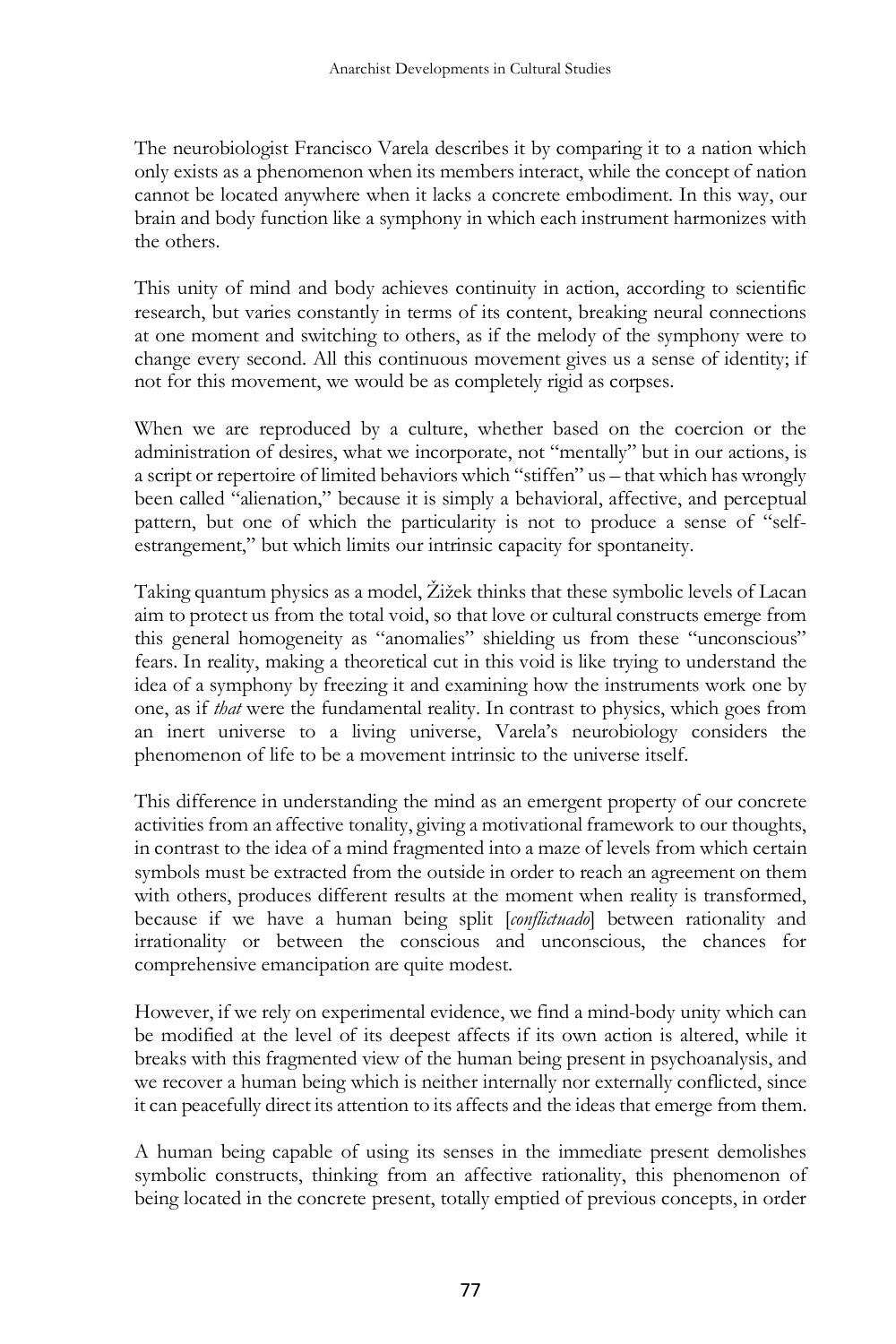to perceive and feel a phenomenon, regains its spontaneity and critical reasoning; it is the human being which perceives all ideological controls as a fiction, and which, therefore, is able to recognize its own individuality and that of others, becoming conscious of their interdependence through empathy.

The experience of mind as a fragmented phenomenon distinct from the body, as described in one way or another by all of the psychoanalysts, is not our natural condition, but the effect of cultural programming, at the origin of which is an attempt to resolve the very condition of helplessness of the human being in the face of its own finitude within an environment that is always difficult to predict. There are no contradictions between conscious and unconscious phenomena; rather, we have a faster or slower attention to respond to the affects that disturb us at every moment, and every ideology forcibly focuses on certain aspects, intended to limit a perception and an action other than what is imposed, so that the sensation of conflict is a need for sensory-perceptual decentering, which allows us do something different, a capacity which, over time, can atrophy almost completely until submission is attained, annihilating the critical capacity.

The possibility of change is rooted in the fact that from every human individual, community, etc, a phenomenon emerges in the form of a system which is the product of its concrete social relationships and affective basis; thus, affirming other kinds of social relations based on mutual aid alters this emergent system, and this alteration of the system in turn alters other components of the system in this direction. This change begins when we change our action, which produces an affective restructuring enabling the affirmation of a communist or anarchic society. This provides the affective basis that makes it unnecessary to adhere to hierarchy or hegemonic ideology, because it resolves our condition of helplessness, affirming an interdependent individuality that recognizes both what makes us each singular and what we have in common with others.

In this way, rather than face the false dualisms of the rational versus the irrational, the conscious versus the unconscious, the symbolic versus the concrete, we restructure our affectivity, through forms of dynamic attention that allow us to look and act both inwardly and outwardly at will. From this flexibility in acting, thinking, and feeling there emerges a different human being, because it changes what we are structurally by beginning to change things concretely. This points to the need for a libertarian pedagogy incorporating this emotional education – clearly not in the form of corny self-help books, but as an education in thinking by using our senses, emptying ourselves of preconceived notions when confronting a phenomenon, thinking through each situation in the present moment, i.e., using our faculties in sync with our own biology. A failure to do so lies at the root of any system of domination.

Again, it is important to note that what we intend to describe here, from a libertarian standpoint, is a way to produce an autonomous cultural and material basis from which to oppose the system of domination, which, on reaching a critical mass, breaks the consensus of the dominant ideology, but which in no way excludes violent